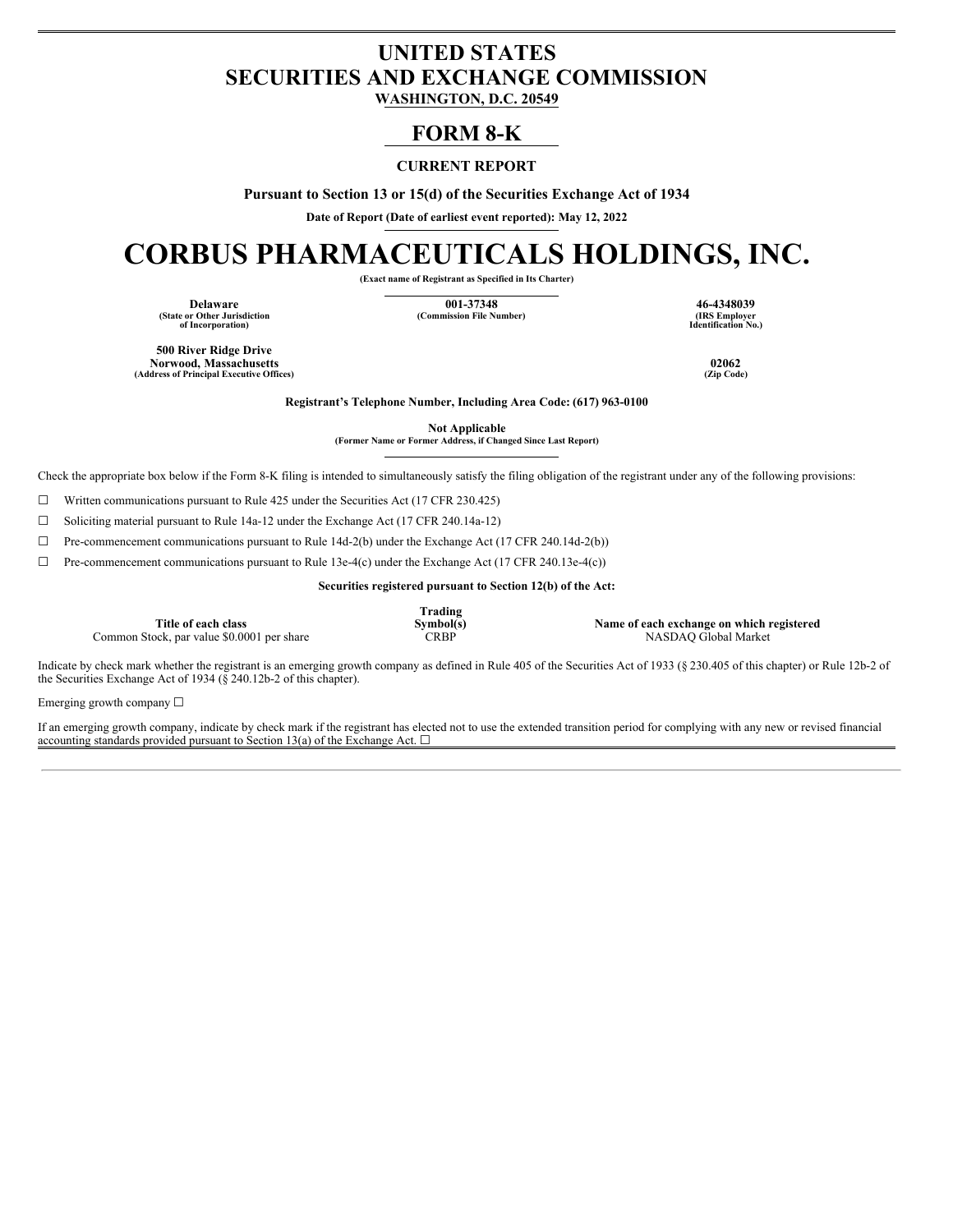#### **Item 8.01 Other Events.**

On May 12, 2022, Corbus Pharmaceuticals Holdings, Inc. (the "Company") entered into a binding term sheet (the "Settlement ") with Venn Therapeutics, LLC, ("Venn") to resolve the claims by Venn against the Company, its Chief Executive Officer, and a former employee which were previously disclosed in the Company's Annual Report on Form 10-K for the fiscal year ended December 31, 2021 and the Company's Quarterly Report on Form 10-Q for the period ended March 31, 2022.

Under the terms of the Settlement, the Company shall make a \$5 million payment to Venn by May 26, 2022 and Venn will dismiss with prejudice all claims against the Company, its Chief Executive Officer and a former employee. The Settlement will constitute the final agreement between the parties in the event the parties are unable to reach a definitive confidential settlement agreement.